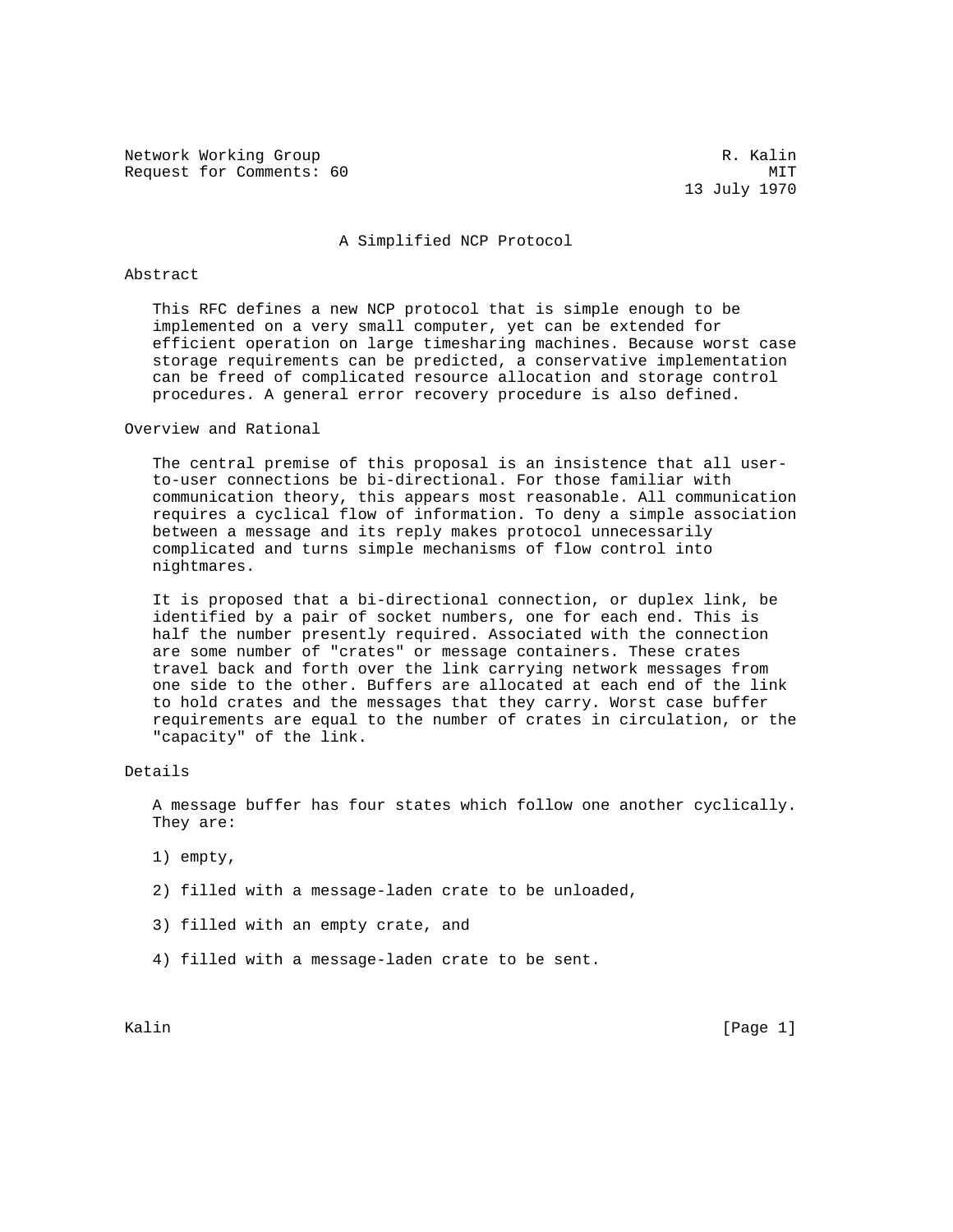Normally state transitions correspond to message arrival, message removal, message insertion and message transmission.

For a process to be an NCP it must:

 1) be able to make initial contact with foreign hosts via the control link and, if necessary, delete user-to-user links left over from the previous system incarnation.

2) be able to create user-to-user links.

3) be able to interface users with these links.

4) be able to delete user-to-user links.

 The first of the four functions shall not be discussed here except to point out that it contains critical races that can not be resolved without making assumptions about maximum message propagation delays. Since within the ARPA network, bounds on message turnaround time do not exist, the approach chosen must necessarily be tender. The other three functions are discussed first from the viewpoint of one interested in implementing a minimal NCP. Then extensions and improvements are proposed that are suitable for larger machines.

 Any NCP must be capable of creating a duplex link between a local user process and a remote one. The current protocol accomplishes this by queuing a potentially unbounded number of RFC's and waiting for the user to examine the queue to determine with whom he wishes to talk. There is no guarantee that the user will ever look at the queue and there is no way to limit the size of the queue. The overflow error message suggested fails in the respect because it admits that the RFC will only be sent again. The picture need not be this bleak. The following network conversation demonstrates how connections can be made without using queues or relying on user process attention.

 Suppose that a local user process and a remote user process wish to establish a new connection. The remote process asks its NCP to listen for a connection request and gives it the socket identifier for its end. Optionally it can give both socket identifiers. The user process at the local end asks its NCP to send a request for a duplex link (RFDL). It specifies both socket identifiers of the proposed link. The local NCP sends a RFDL over the control link with the following format:

RFDL <my socket> <your socket> <max number buffers> <spare>

Kalin [Page 2]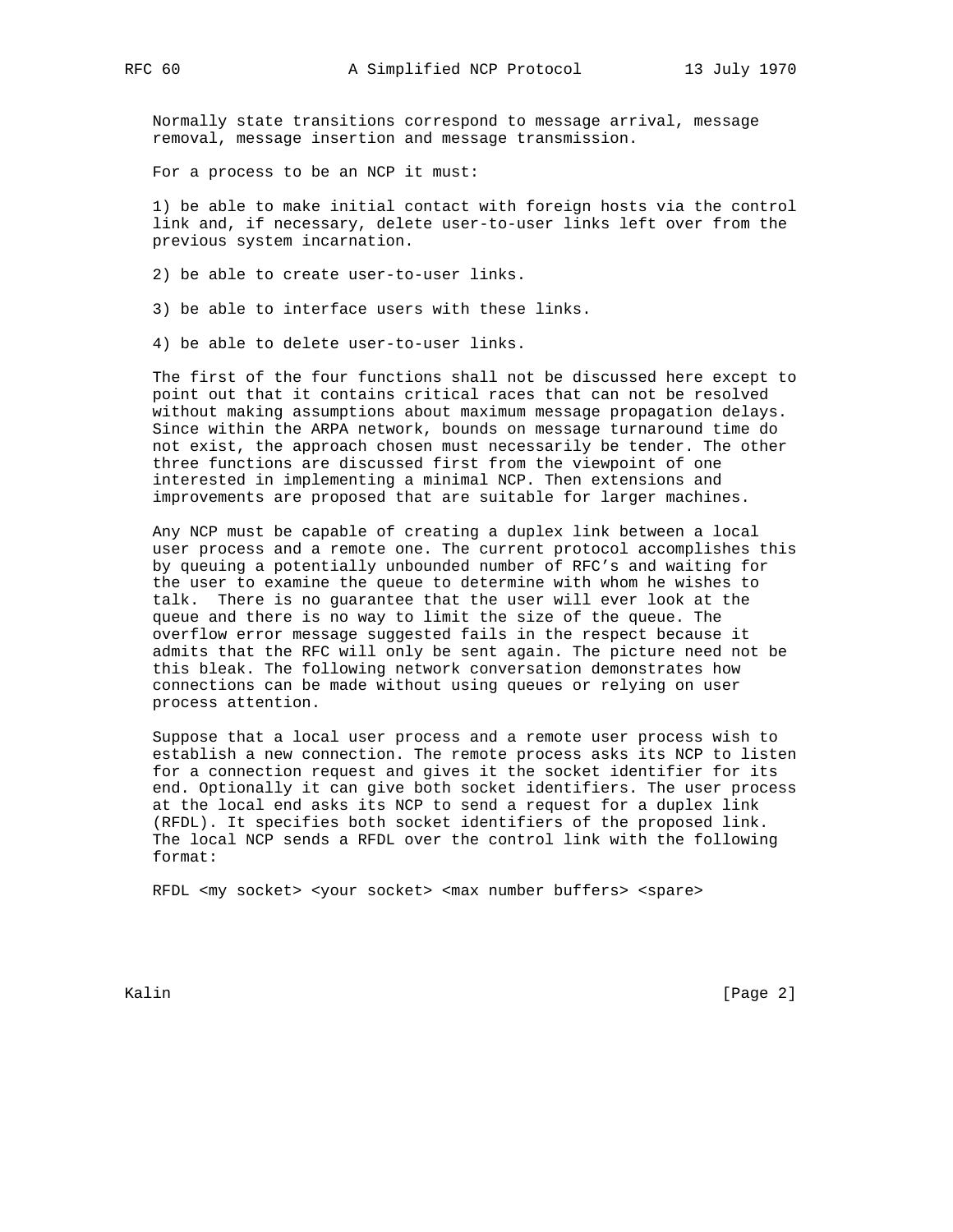The third argument is normally supplied by the local NCP and indicates the maximum number of buffers the NCP will consider allocating to this duplex link. If buffers are in user storage the count may be given by the user in a call made to the NCP.

 The RFDL is received at the remote host and the remote NCP compares <my socket> and <your socket> against the socket identifiers supplied by unmatched listens issued to it. For listens in which just a single identifier was given only <your socket> must match. If both socket identifiers were given, they both must match. If a match is found an acknowledgement message with the following format is sent back by the NCP:

ACDL <your socket> <my socket> <number buffers> <spare>

The <number buffers> parameter is equal to the smaller of <max number buffers> as specified in the RFDL and the number of message buffers agreeable to the remote NCP. If no match is found the error message returned is an ACDL in which <number buffers> equals zero. Note that the RFDL mechanism is similar to a RFC mechanism in which the bound on queue size is one and connection acceptance is done entirely by the NCP.

 The two varieties of a listen correspond to two modes of channel operation. The single parameter variety, as typified by a LOGIN process, is to be used by programs that will "talk with anyone who happens to dial their number". Screening of contacts for appropriateness is left to the user process. The double parameter listen is used by user programs who know with whom they will communicate and do not wish to be bothered by random RFDL's from other sources. Given the way in which socket name space is partitioned, it is impossible to get a matching RFDL from any process but the one intended.

 Message buffers for the connection are allocated in the remote host before it sends the ACDL and in the local host at the time the ACDL is received. The number of buffers at each end is equal to the <number buffers> parameter in the ACDL. The state of all remote buffers is "empty" and of all local buffers "filled with empty crate". After buffers are allocated the local user process is notified that it is able to start sending messages.

 The type of interface presented by the NCP between the user process and the newly created duplex link is a decision local to that host. A simple but complete interface would provide two calls to be made to the NCP. GETMESSAGE would return the next message from the link complete with marking, text and padding. PUTMESSAGE would take a

Kalin [Page 3]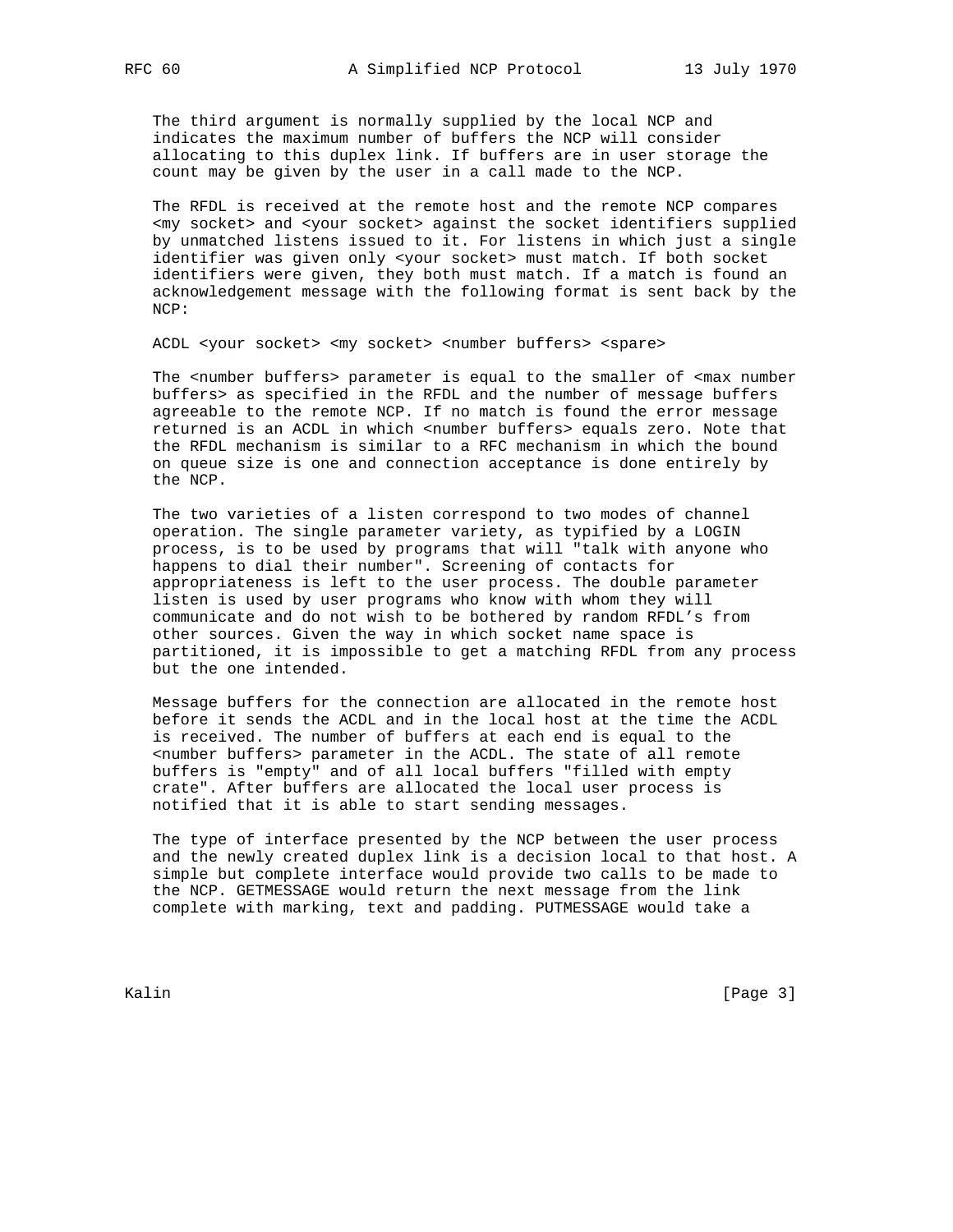message, marking and text only, and buffer it for transmission. The obvious logical errors would be reported.

 We suggest that message alignment be left to the user. On most machines it is a simple but time consuming operation. If done in the NCP there is no guarantee that the user will not have to readjust it himself. It is usually not possible to know a priori whether the text portion should be right adjusted to a word boundary, left adjusted to a word boundary, aligned to the end of the last message, or fragmented in some exotic way.

 Within this protocol message boundaries are used to provide storage allocation information. If not required by the user this information can be forgotten and the user interface can be made to appear as a bit stream. Though welcomed by purists, such a strategy may produce complications when attempting to synchronize both ends of a link.

 Links are deleted by removing empty crates from them and reclaiming the buffers allocated to the crates removed. Only buffers with crates in can be reclaimed; empty buffers must remain available to receive messages that may arrive. When no crates are left, no buffers remain, and the socket identifiers can be forgotten. When empty crates are removed, a decrement size message is sent to the foreign NCP to allow it to reduce its buffer allocation:

DEC <my socket> <your socket> <number of buffers dropped>

 A reply is solicited from the foreign NCP to affirm the deletions or to complain of an error. Possible errors include "no such link" and "impossible number of buffers dropped".

 The option to close a link can be given to a user process by providing either of two system calls. NOMOREOUTPUT declares that no more messages will be sent by the local user process. All local buffers for the link that contain empty crates are reclaimed by the NCP. DEC messages are sent to the foreign NCP. As crates are emptied, via GETMESSAGE calls, their buffers are reclaimed too. As an alternative, the call KILLMESSAGE can be implemented. This call can be used in place of a PUTMESSAGE. Instead of filling an empty crate with a message to be sent, KILLMESSAGE will cause the crate to be reclaimed and a DEC control message sent.

 In situations where the user process has died, or for some other reason can not close the link, more drastic measures must be taken. For these situations, the ABEND control message is defined:

ABEND <my socket> <your socket>

Kalin [Page 4]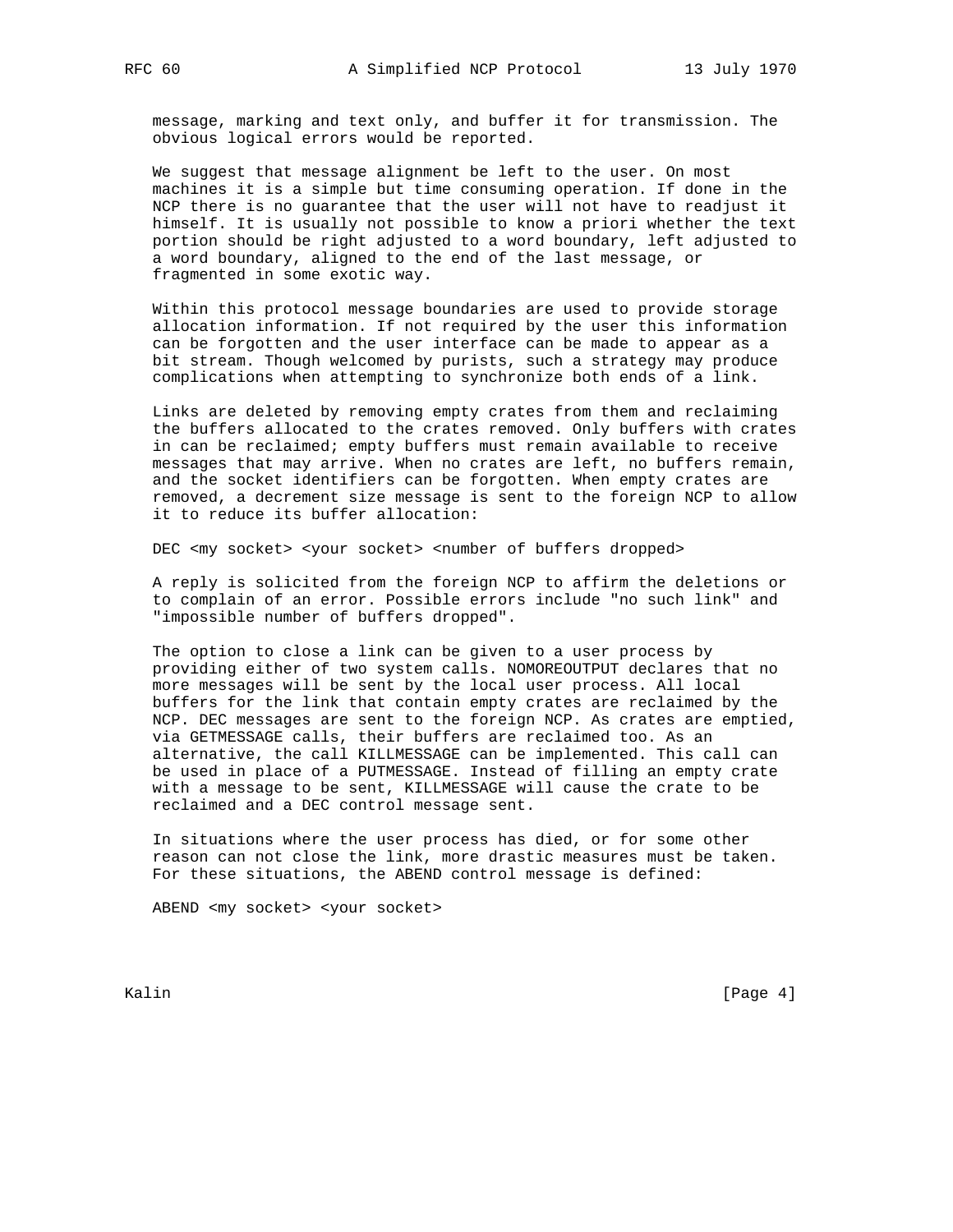After sending an ABEND the issuing NCP starts to close the link. All buffers containing input are destroyed. A DEC is issued for these and the previously empty buffers. If messages arrive on the link, they are destroyed and a DEC is issued. Any ABEND received for the link is ignored.

 When the remote NCP receives the ABEND, it stops sending messages over the link and refuses new messages from the user process at its end. Empty buffers are reclaimed. Pending output messages are destroyed and their buffers reclaimed. Input messages are fed to the user process as long as it will accept them. Buffers are reclaimed as input is accepted. DEC's are issued to cover all buffers reclaimed. When the user process will take no more input, input messages are destroyed and their buffers reclaimed. Eventually all buffers will be reclaimed at both ends of the link. At such time the connection can be considered closed and the socket numbers used can be reassigned without ambiguity.

 Under this proposed protocol the above four functions constitute all that must be part of a network NCP. If buffers are allocated only when free ones exist there can be no "overflow" errors nor is there any need to place further constraints on message flow. For any user message that arrives buffer room is guaranteed. All control messages can be processed without requiring additional storage to be allocated. Attempts by a user process to issue too many listens can be thwarted by local control procedures.

 Inefficiencies in storage will result when the number of outstanding connections gets large. One price of coding simplicity is a fifty percent utilization of buffer space. On large hosts it may prove advantageous to implement some of the following NCP extensions. With more complicated flow control procedures, it becomes possible for an NCP to allocate more buffer space than actually exists and still not to get into trouble. Other extensions provide message compression, improved throughput and user transparent error recovery.

 Because some extensions require the cooperation of foreign hosts and assume that they have implemented more than the minimal NCP it is proposed that an inquiry control message be used to find out what extensions the foreign host has implemented. The response to an INQ will be a control message defining a host profile. If an "undefined error" message is returned, the foreign host is assumed to have only a minimal NCP.

 A simple extension is to define a control message that will replace user RFNM's. A user RFNM is a null text message sent, for example, as a reply when a file is transferred via a duplex link. They are inefficient since they tie up an entry in the IMP's link assignment

Kalin [Page 5]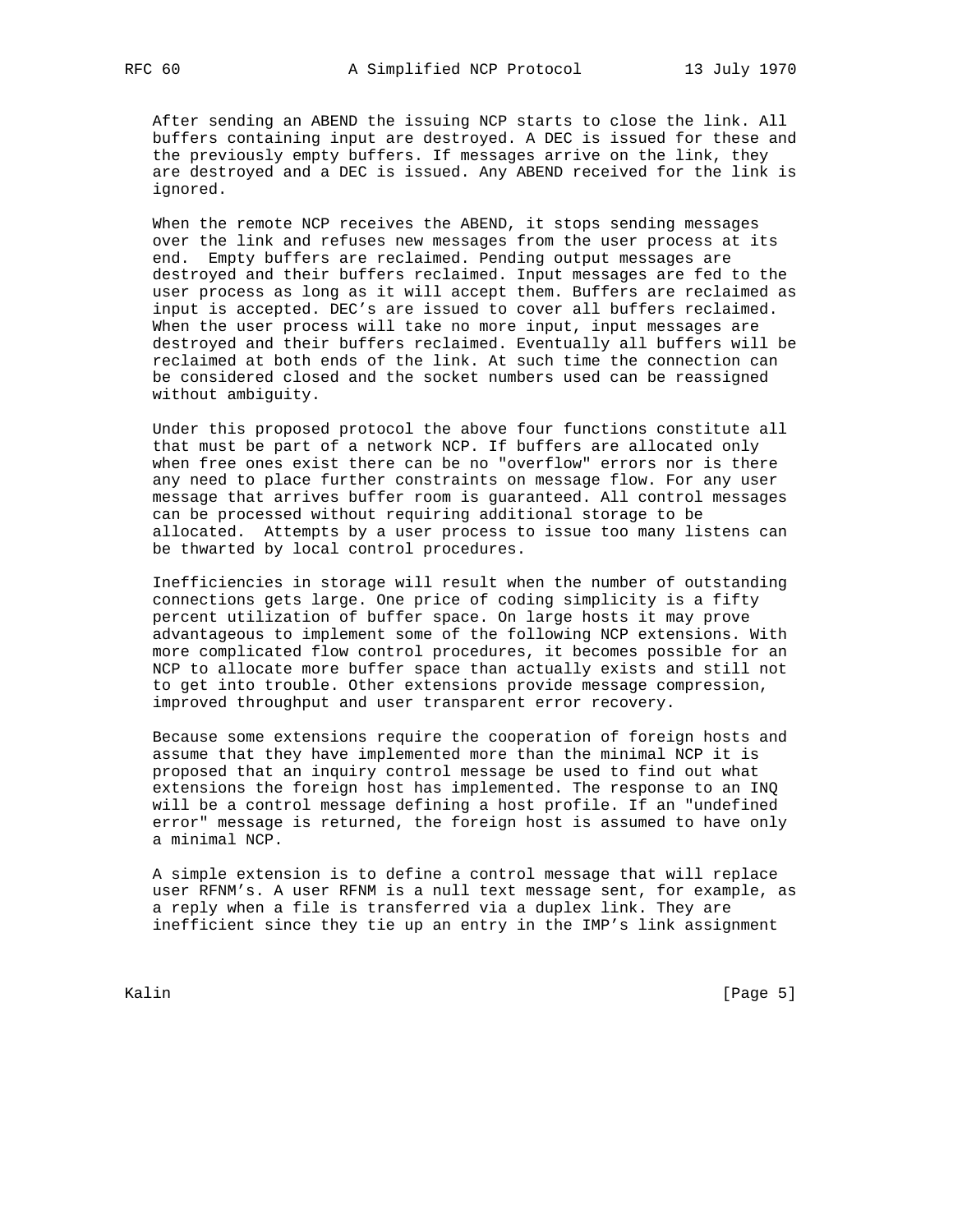table and degrade network throughput. A more efficient solution is to send a special message over the control link. In this way one short message can replace several user messages.

URFNM <my socket> <your socket> <number of user RFNM's>

 Because the control link is concurrent with the return side of the user link, URFNM's can not be substituted for user RFNM's when there are other messages to be sent on the return link. Otherwise ordering will be lost and with it user transparency.

 Throughput can also be increased with a mechanism to add additional crates on a duplex link. This might be at user instigation or be a decision of the NCP.

INC <my socket> <your socket> <number buffers desired>

The foreign host replies to an increase request by returning an INCR.

INCR <my socket> <your socket> <number buffers to be added>

 If the foreign NCP is unable to meet the additional buffer demand, <number buffers to be added> will be less than <number buffers desired> and possibly zero. The initial state of all local buffers added is "filled with empty crate" and of all foreign buffers "empty".

 The spare argument in the RFDL and ACDL could be used to declare the maximum sized message that will actually be sent in that direction. A perceptive NCP could observe this information and allocate smaller buffers. A lesser NCP could ignore it and always assume maximum length messages. For example, if the field were zero then only user RFNM's would be sent. A smart NCP would allocate no storage at all.

 If the NCP retains a copy of each user message sent over the network until a reply is returned, an automatic error recovery procedure can be implemented. Because the capacity of the link is always known, an NCP can determine whether there are messages in transit. This is done by first sending a STOP message to the foreign NCP:

STOP <my socket> <your socket>

 The STOP message tells the foreign NCP to temporarily stop transmitting messages over the selected link. Unlike CEASE-ON-LINK there is no guarantee as to how many messages will be sent before the STOP takes effect. The local NCP then sends a link inquiry message:

LINQ <my socket> <your socket>

Kalin [Page 6]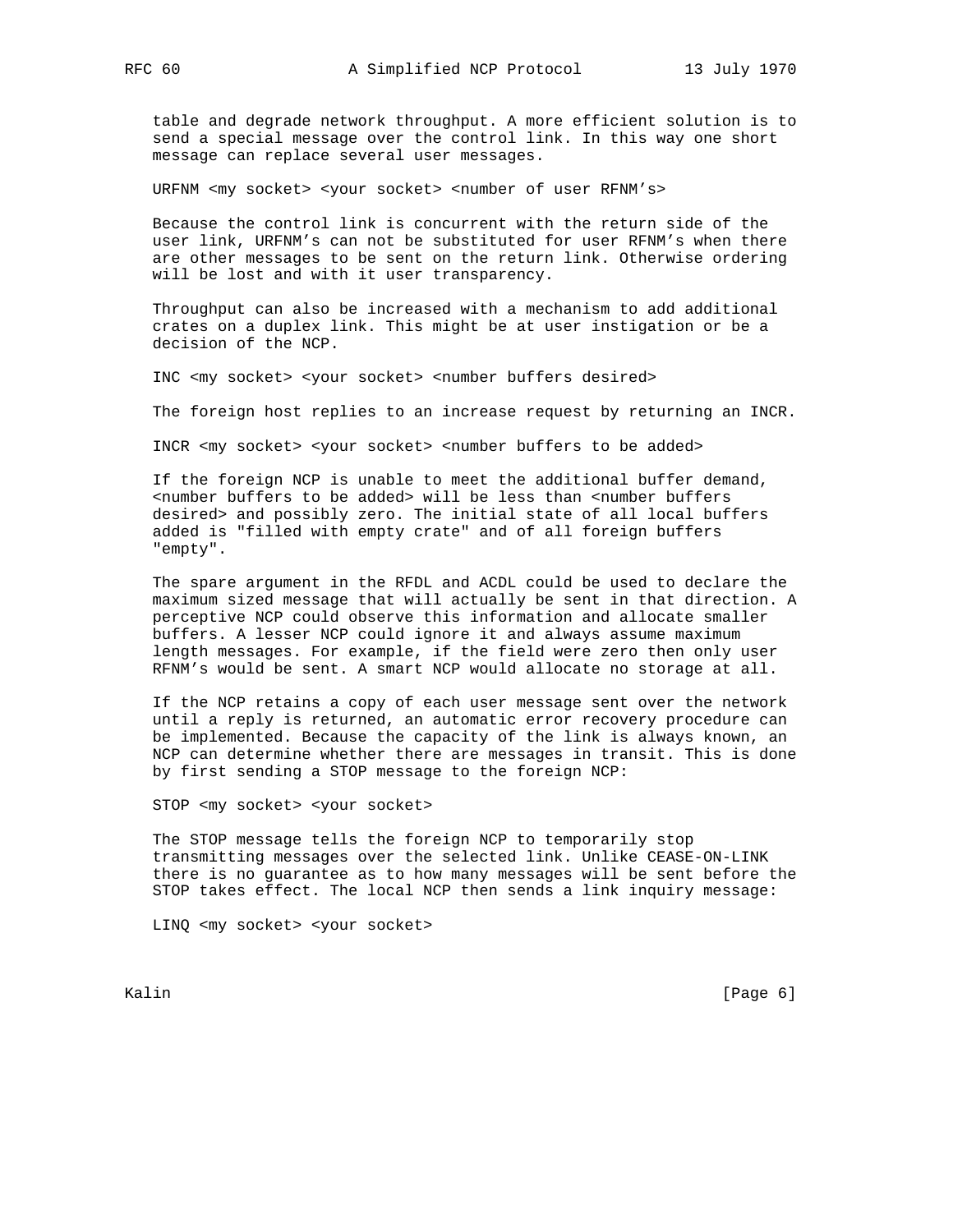The reply gives the number of crates at the foreign end of the link. The LINQ message is repeated until this number plus the number of local crates equals the capacity of the link. At this time no messages are in transit and the two ends of the link have been synchronized. Messages can now be identified relative to the synchronization point. Thus the local NCP can send a control message asking, for example, that the third to last message be retransmitted. The foreign NCP is able to identify which message this is and to retransmit it. Once all errors have been recovered a START control message, similar in format to the STOP, is sent to the foreign NCP and normal operation continues. The entire recovery procedure can be transparent to both user processes.

 It is expected that the larger hosts will not adhere strictly to the worst case storage allocation requirements. Rather they will allocate more buffers than they have and reply on statistics to keep them out of trouble most of the time. Such conduct is perfectly permissible as long as it is transparent to foreign hosts. The protocol allows an NCP to lie about storage allocation as long as he is not caught. In situations where detection appears imminent some of the following control mechanisms will need to be applied. They are listed in increasing order of power.

 a) Do not send out any user RFNM's or other short messages. There is a good chance that they will be replaced by longer messages that will strain buffer capacity even more.

 b) Try not to accept any new messages from the IMP. Block local processes attempting to issue messages.

 c) Issue DEC's to free up buffer space. Do not allocate more than one buffer to RFDL's and refuse INC's.

 d) Fake errors in messages waiting for local user action. Do this only if the host that sent it has implemented error recovery. This will free buffer space and allow you to recover later. This final measure is admittedly a last resort, but it should be powerful enough to control any emergency.

 It is the hope of the author that the above protocol presents an attractive alternative to that proposed by RFC 54 and its additions. Although it appears at a late date, it should not be more than a minor jolt to implementation efforts. It is simple enough to be implemented quickly. If adopted, a majority of the present sites could be talking intelligently with one another by the end of the summer.

Kalin [Page 7]